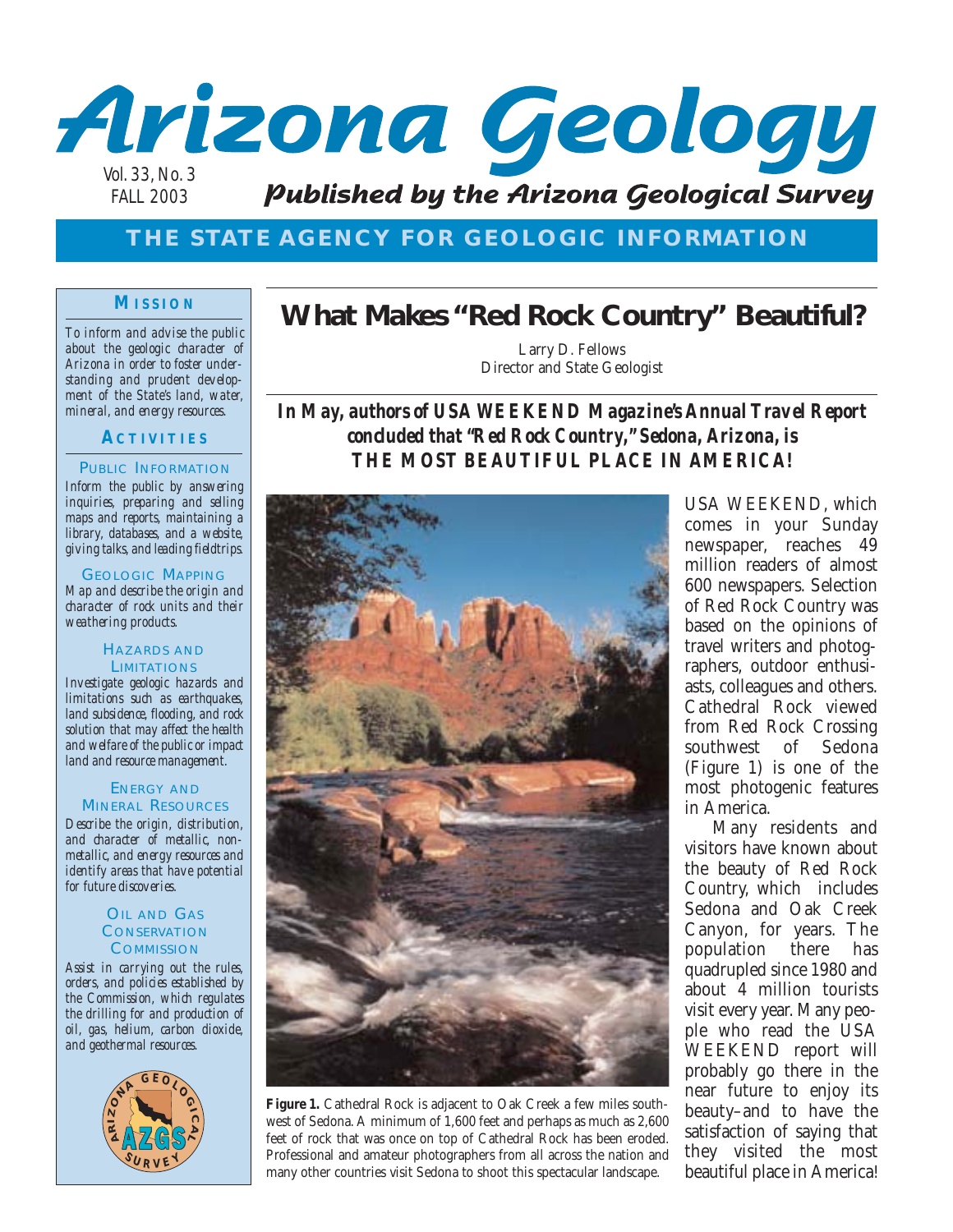

Figure 2. The Mogollon Rim (in background) is an escarpment that stretches diagonally across the center of Arizona from northwest to southeast. The escarpment is about 2,500 feet high. Lava, which covered much of this area in the last 8 million years, cooled to form a cap on the high surface. As much as 1,000 feet of rock may have been eroded *before* the lava covered the area.

Red Rock Country is beautiful because of its geology–colorful rocks shaped by natural weathering and erosion processes. The area, in addition to being beautiful, also has had a fascinating geologic past.

What is now red rock was originally soft mud and sand that were deposited during a 50-million-year time period that began about 320 million years ago. During that time the area was a low, arid coastal plain next to a shallow sea. As usually happens in nature, many changes took place–rivers, wind, and ocean waves and currents deposited sediment at different times. When sea level rose, layers of mud accumulated on the sea floor on top of the river deposits. When sea level fell, wind-blown sand and dunes covered the area. Later on, all of the sediment was changed to hard rock (lithified).

The red color of the rocks is caused by a thin coating of iron oxide on the particles in the rocks. The iron oxide was formed by chemical weathering of iron-bearing minerals in the rocks in the arid setting.

At one time about 1,900 feet of red rock covered the entire Sedona area. Oak Creek and its tributaries have eroded large amounts of the rock. The broken rock was transported to the ocean by way of Oak Creek and the Verde, Salt, and Colorado Rivers. If it weren't for erosion, there would be no Red Rock Country for us to enjoy and USA WEEKEND to honor.

Sedona is situated at the base of a highly irregular row of cliffs (Figure 2) that extends discontinuously across Arizona from northwest (near Las Vegas) to southeast (between Clifton and Alpine), more than 300 miles. This row of cliffs is known as the Mogollon Escarpment or, more simply, the Mogollon Rim. The Mogollon Rim has been retreating slowly toward the northeast for about 25 million years because of erosion. This accounts for its irregular configuration. The escarpment is not continuous because at several places lava flows, which cooled to form a black rock called basalt, and other volcanic rocks covered it. The highway between Sedona and Payson, which goes through Camp Verde, Strawberry, and Pine, crosses a large area of basalt and other volcanic rocks several miles east of Camp Verde. The Mogollon Rim is buried beneath those volcanic rocks and totally hidden. Just before the highway enters Strawberry, however, the Rim is clearly exposed again. Strawberry is at the base of the Mogollon Rim in much the same setting as Sedona.

Oak Creek Canyon north of Sedona is one of the most scenic parts of Red Rock Country. The Canyon is there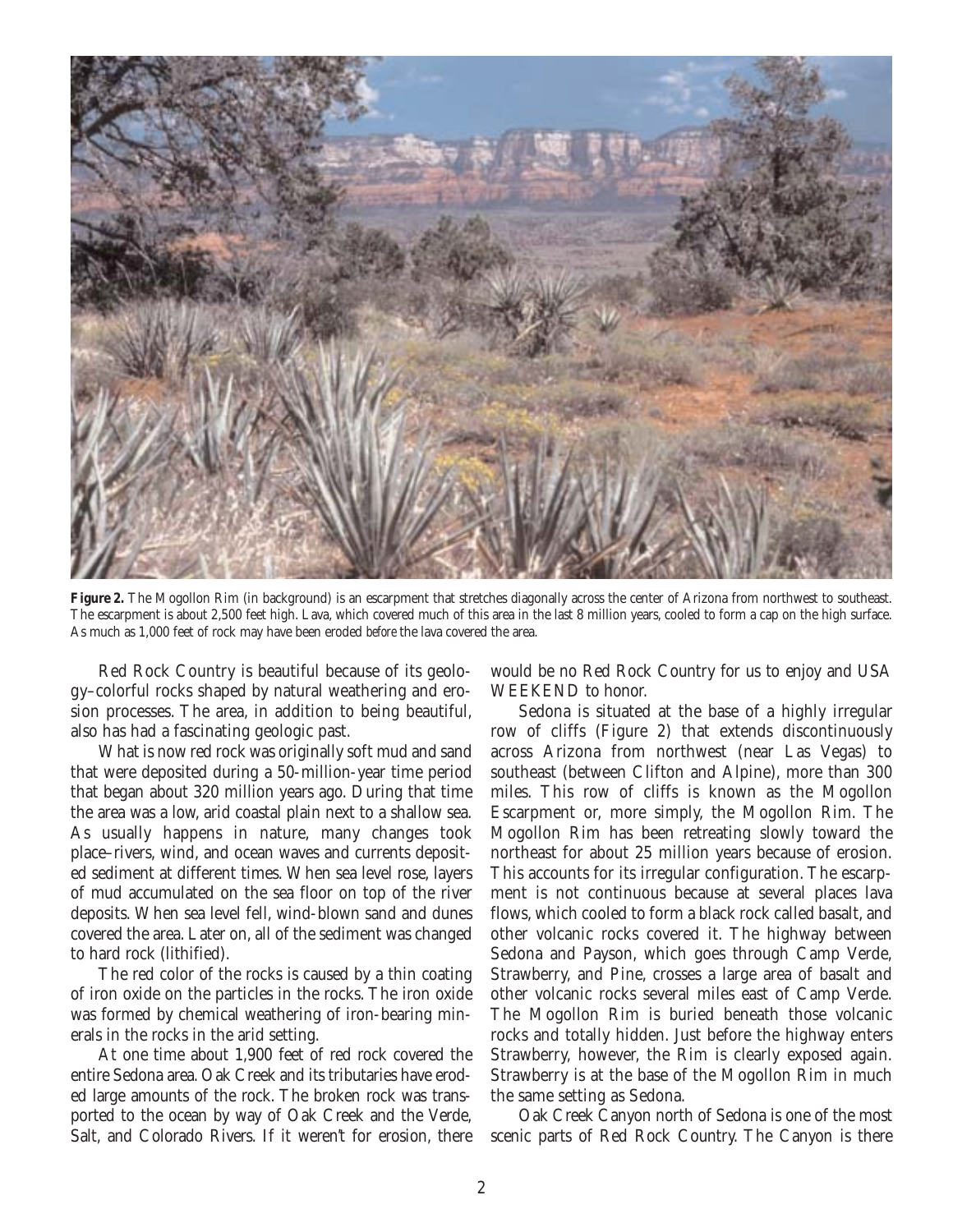

**Figure 3**. Slide Rock is a popular scenic spot along Oak Creek in Slide Rock State Park north of Sedona. Oak Creek, which flows toward the viewer in this photograph, has cut a narrow channel or "slide" into the underlying rock. When the air is warm and the water is not too high, thrill-seeking visitors flock to the park to float down the creek through the slide.

because the rock has been shattered and displaced by the Oak Creek fault. This made the rocks much easier to erode than in other places. The highway crosses the Oak Creek fault at several places in Oak Creek Canyon.

Erosional features are especially scenic and easily accessible at two localities in Oak Creek Canyon. One is Slide Rock State Park, where Oak Creek is cutting into a slightly harder layer of red rock. The creek keeps the sand and gravel washed away so that bare rock is exposed (Figure 3). When the air is warm and the water is cool, hundreds of visitors get in the water and float swiftly through the narrow groove the creek has cut in the rock.

At the second locality, a little more than 3 miles north of the state park, the West Fork of Oak Creek has cut a narrow canyon about 1,200 ft deep through the red rock and the sandstone and basalt on top of it (Figure 4). A hiking trail extends up the West Fork for several miles. Access to the trail is reached from a special parking area. A fee is charged to hike on this spectacular trail.

Erosion has formed several natural bridges in the area, all of which are reached by trail. The Devil's Bridge, about 3 mi north of west Sedona, is only about a half-mile east of the road (Figure 5).

One has an excellent view of Sedona and Oak Creek Canyon from Schnebly Hill Road east of Sedona. (It's a good idea to ask about road conditions before you drive up Schnebly Hill Road – it's steep and rough!) The road goes past the "merry-go-round," a circular feature capped by the Fort Apache limestone (Figure 6). This limestone, which is about 10 feet thick at the merry-go-round, can be traced in wells toward the east and southeast. The Fort Apache limestone is as much as 100 feet thick near the town of White River on the Apache Indian Reservation, where it crops out. Rocks deposited at the same time as the red rocks at Sedona contain carbon dioxide, helium, and possibly petroleum in the subsurface between St. Johns and Springerville, more than 140 mi east.

If you'd like to visit Sedona and Oak Creek, check out the website of the Sedona-Oak Creek Canyon Chamber of Commerce (www.VisitSedona.com) for additional information. The Chamber also has a photo gallery at www.ExperienceSedona.com. Once you get to Sedona and would like more information about the area's fascinating geologic history, look in the bookstores for *Sedona Through Time: Geology of the Red Rocks,* written by Wayne Ranney.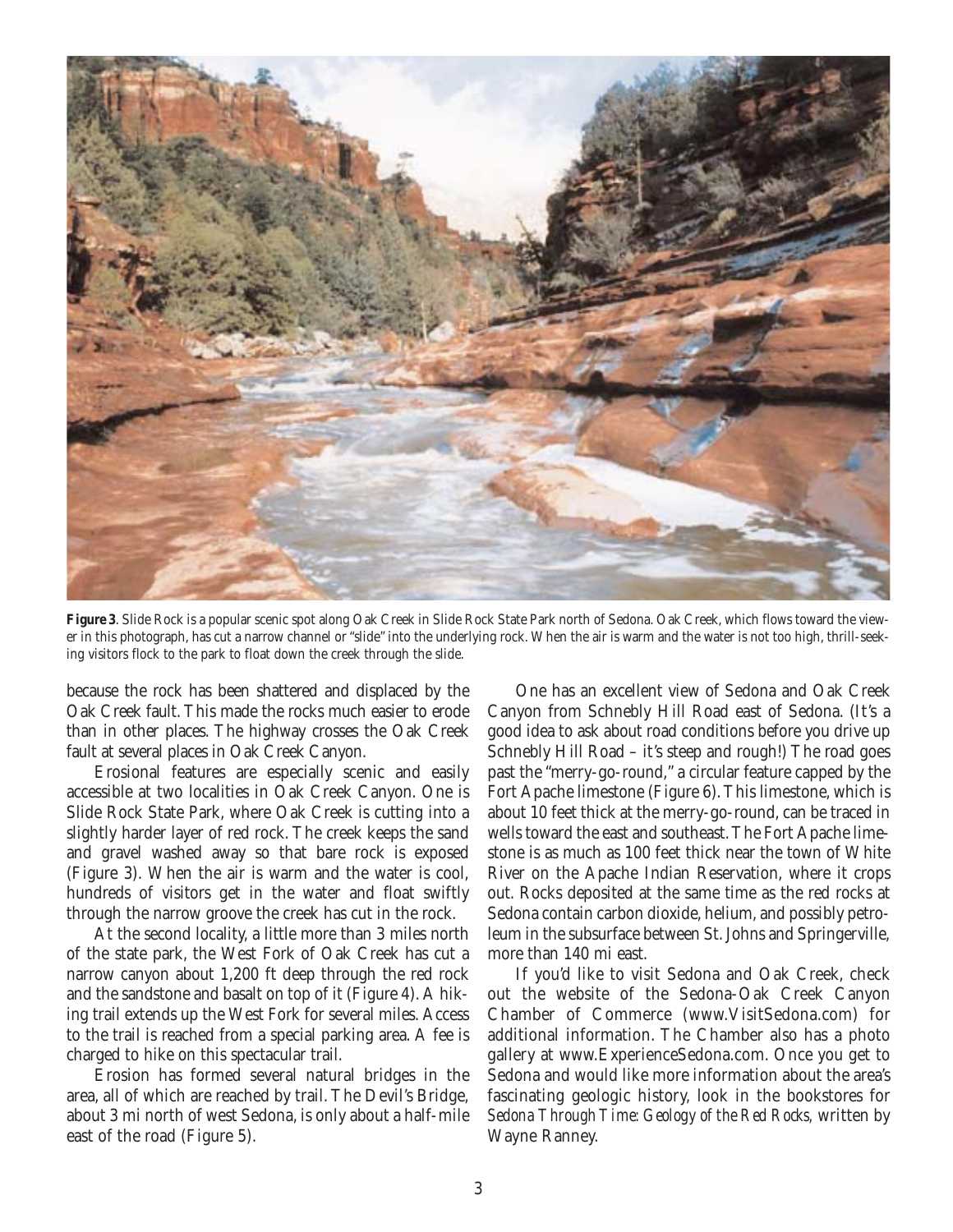



**Figure 4.** The west fork of Oak Creek has cut a deep canyon into the rock. The creek is eroding the comparatively soft red rock. Harder younger rock layers are exposed higher up the canyon walls. A trail follows the canyon for several miles.

**Figure 5.** Devil's Bridge is one of a number of natural arches that have developed in the red rocks in the Sedona area. Most visitors never see these beautiful arches because it's necessary to hike to get to them.



Figure 6. The "merry-go-round" is just a short distance west of Schnebly Hill Road. The hard gray layer (arrow) is the Fort Apache limestone, which is about 10 feet thick. Over near White River, about 120 miles to the southeast, this limestone unit is about 100 feet thick. The limestone is present throughout much of the Sedona area, including Cathedral Rock, but is thinner and not as easy to see as it is at this locality.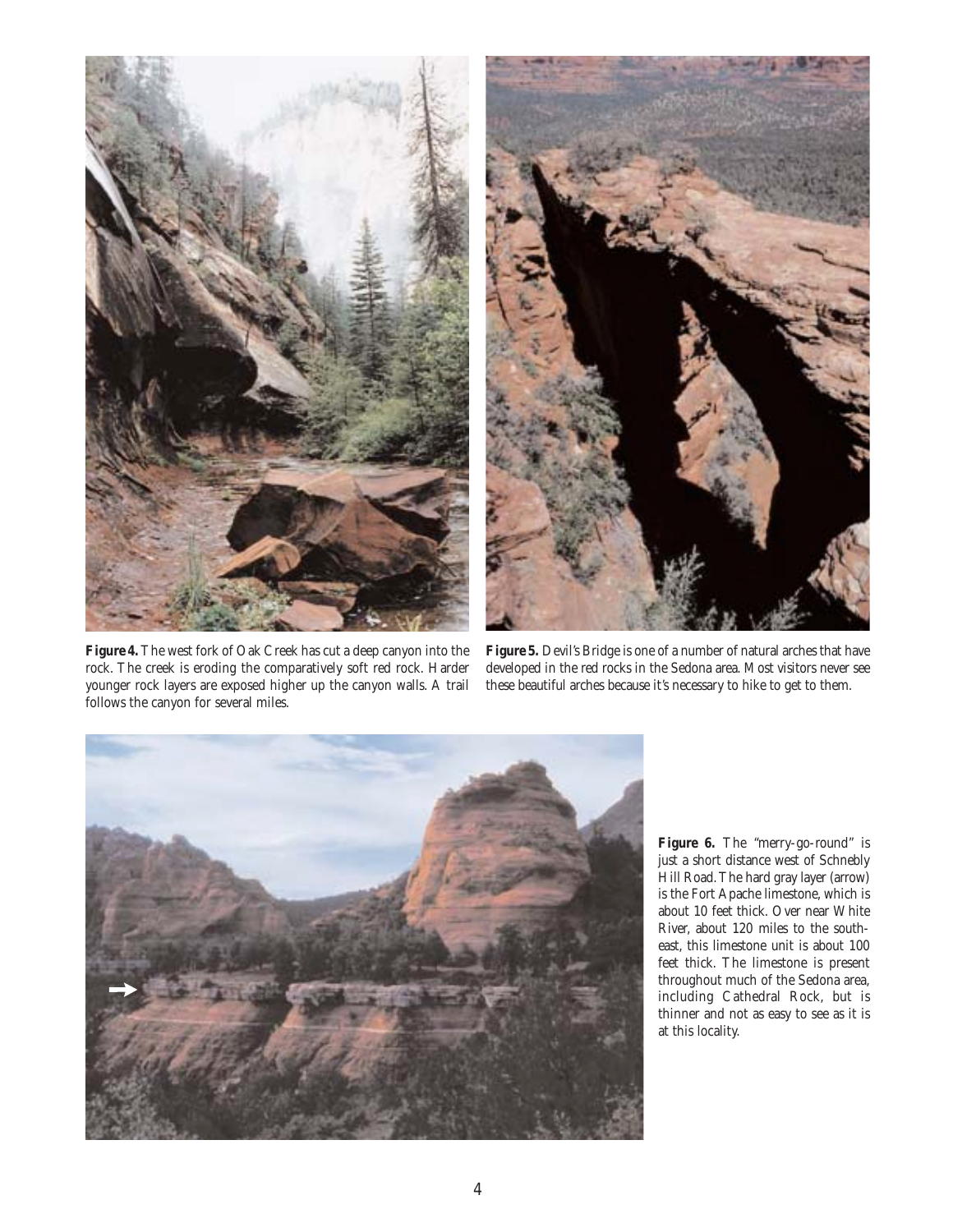

**A guide to the geology of the Flagstaff area:** Bezy, J.V., 2003, Arizona Geological Survey Down-to-Earth 14, 56 p. *\$7.95 plus shipping and handling.*

This book, written for those who have had no education or training in geology, includes descriptions of geologic features in the following areas: Mount Elden, San Francisco Mountain, Sunset Crater Volcano National Monument, Wupatki National Monument, Red Mountain, White Horse Hills, SP Crater, Black Point, Grand Falls, Walnut Canyon National Monument, and Meteor Crater. Twentythree geologic features are described and illustrated with color photographs and diagrams in this 6 x 9 inch book.

This book will be especially useful for those who have several days to spend in the Flagstaff area. The features are widely spaced (tens of miles apart) and ample time should be taken to observe and fully appreciate each one.

**Roadside geology: Wupatki and Sunset Crater Volcano National Monuments:** Hanson, S.L., 2003, Arizona Geological Survey Down-to-Earth 15, 32 p. *\$6.95 plus shipping and handling.*

The author describes geologic features at 14 localities along the paved 35-mile loop road that connects Wupatki and Sunset Crater Volcano National Monuments. Even though the monuments are side-by-side, the geology within them is substantially different. In the Sunset Crater area, one can observe a variety of features formed by volcanic eruptions, including cinder cones, lava domes, aa flows, sqeeze-ups, hornitos, and xenoliths. Although Wupatki is noted primarily for its spectacular pueblos, well developed, easy-to-observe geologic features are also prominent. The 6 x 9 inch book is written for those who have had no formal training in geology. Features described are illustrated with color photographs.

ROADSIDE GEOLOGY **MEPITKI AM SENSET CRATER** VOLCANO NATIONAL MONUMENTS



**Geologic map of the Tortolita Mountains, Pinal and Pima Counties, Arizona:** Ferguson, C.A., Johnson, B.J., Skotnicki, S.J., Maher, D.J., Spencer, J.E., Gilbert, W.G., Richard, S.M., Youberg, Ann, Demsey, K.A., and House, P.K., 2003, Arizona Geological Survey Digital Geologic Map 26 (DGM 26), 46 p, 2 sheets, scale 1:24,000. *\$15.00 plus shipping and handling.*

**Sixteen 40Ar/39Ar geochronology analyses from southeastern Arizona:** Peters, Lisa, Ferguson, C.A., Spencer, J.E., Orr, T.R., and Dickinson, W.R., 2003, Arizona Geological Survey Open-File Report 03-02 (OFR 03-02), 37 p., 8 p. appendix. *\$7.50 plus shipping and handling.*

**Eighteen new 40Ar/39Ar thermochronologic analyses from southern and central Arizona:** Spell, Terry, Zanetti, Kathleen, Spencer, J.E., Richard, S.M., Ferguson, C.A., Skotnicki, S.J., and Orr, Tim, Arizona Geological Survey Open-File Report 03-03 (OFR 03-03), 63 p. *\$10.50 plus shipping and handling.*

**Preliminary geologic map of the Meddler Wash 7.5' Quadrangle, Gila County, Arizona:** Skotnicki, S.J., 2003, Arizona Geological Survey Open-File Report 03-04 (OFR 03-04), 1 sheet, scale 1:24,000. *\$2.00 plus shipping and handling.*

**The geology, leasing, and production history of the uraniumvanadium mines on Eurida Mesa, Apache County, Arizona:** Chenoweth, W.L, 2003, Arizona Geological Survey Contributed Report 03-C (CR 03-C), 24 p. *\$4.25 plus shipping and handling.*

**The geology, leasing, and production history of the Rattlesnake No. 1/Shorty No. 1 uranium-vanadium mine, Apache County, Arizona:** Chenoweth, W.L., 2003, Arizona Geological Survey Contributed Report 03-D (CR 03-D), 14 p. *\$2.75 plus shipping and handling.*

Please refer to ordering instructions on back page.